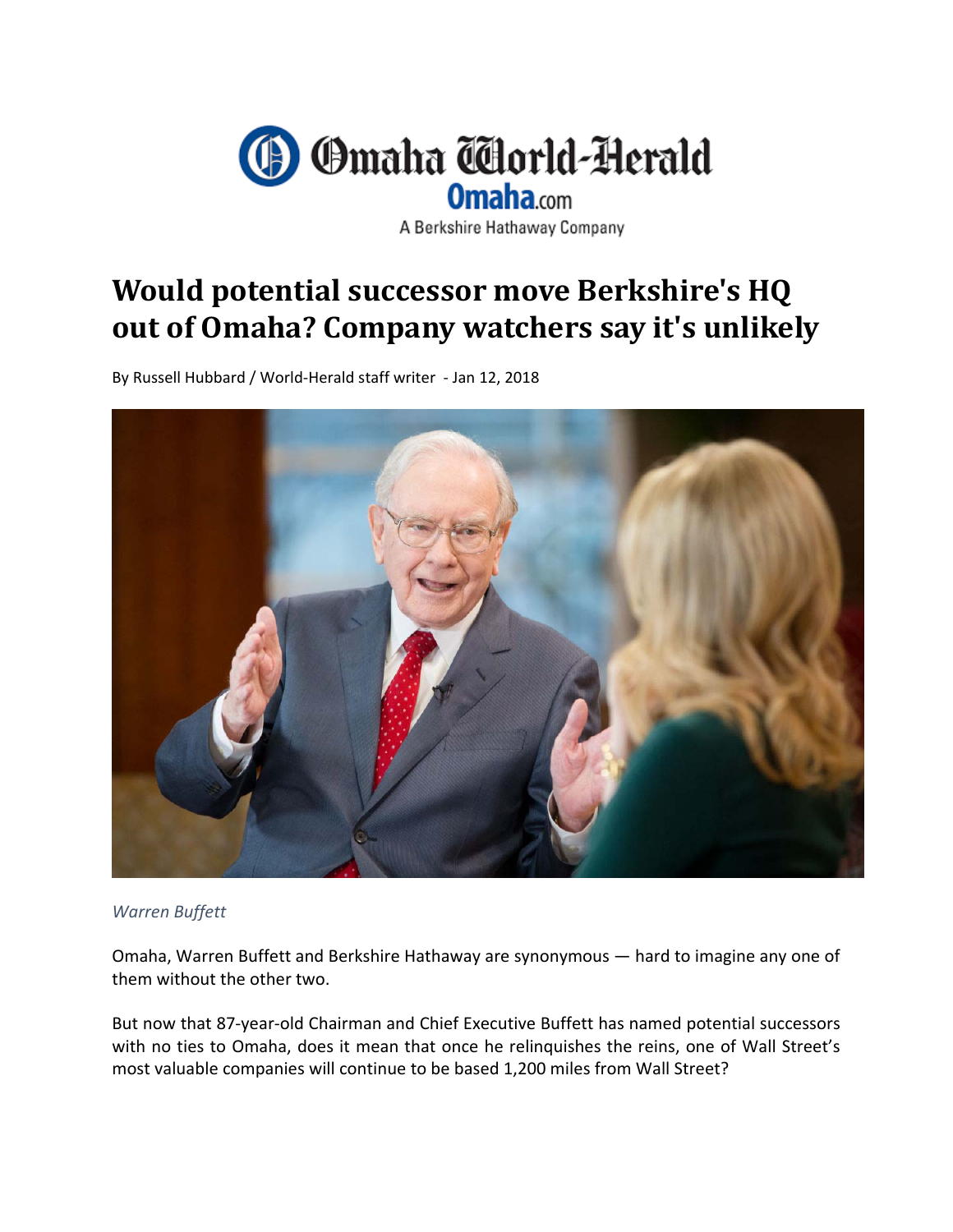People who follow the company closely say change is unlikely, even after Wednesday's appointments of longtime Berkshire lieutenants Ajit Jain and Greg Abel as corporate vice chairmen and their election to the board of directors.

"Omaha seemsto be Berkshire's permanent home," said Lawrence Cunningham, a law professor at George Washington University and author of The Essays of Warren Buffett: Lessons for Corporate America. "The town and the company share so much history and culture, and I think Greg and Ajit both understand that, as does the board, obviously, which would be making any decisions about that."

Buffett himself has said the next CEO will keep Berkshire in Omaha. "Berkshire is certainly consistent with Omaha," he told The World‐Herald in 2013. "It fits Omaha." He's suggested that one of his sons, Howard, be appointed non‐executive chairman when he's no longer at the top of the company; for his part, Howard also has said the company will remain in Omaha.

It is hard to overstate the connection between the city, the man and the company with \$220 billion in annual revenue and a share price of \$310,000.



*Ajit Jain*

And it's not just the company's home office that is a feather in Omaha's cap: Berkshire Hathaway's annual shareholders' meeting, which has been dubbed a "Woodstock of Capitalism," draws more than 30,000 people to the city from around the globe, raising its profile and giving a lift to local businesses. If its headquarters moved, Berkshire still could have its meeting in Omaha, but the meeting also could move.

Buffett, son of onetime U.S. Rep. Howard Buffett, has lived in Omaha full time since the 1950s, after spending part of his youth in Washington, D.C. His first private investment partnerships were formed in Omaha and heavily salted with the money of his friends and neighbors, who became shareholders of publicly traded Berkshire Hathaway when the conglomerate took its current form in the 1960s. (A \$20,000 investment then would be worth more than \$100 million now.)

Along the way, he earned the nickname "The Oracle of Omaha" for a reason, saying on many occasions

that being nestled in Nebraska and away from the bustle of Wall Street allows him to think more clearly and avoid the "buy now, sell now!" mania that envelops the stock market's trading meccas.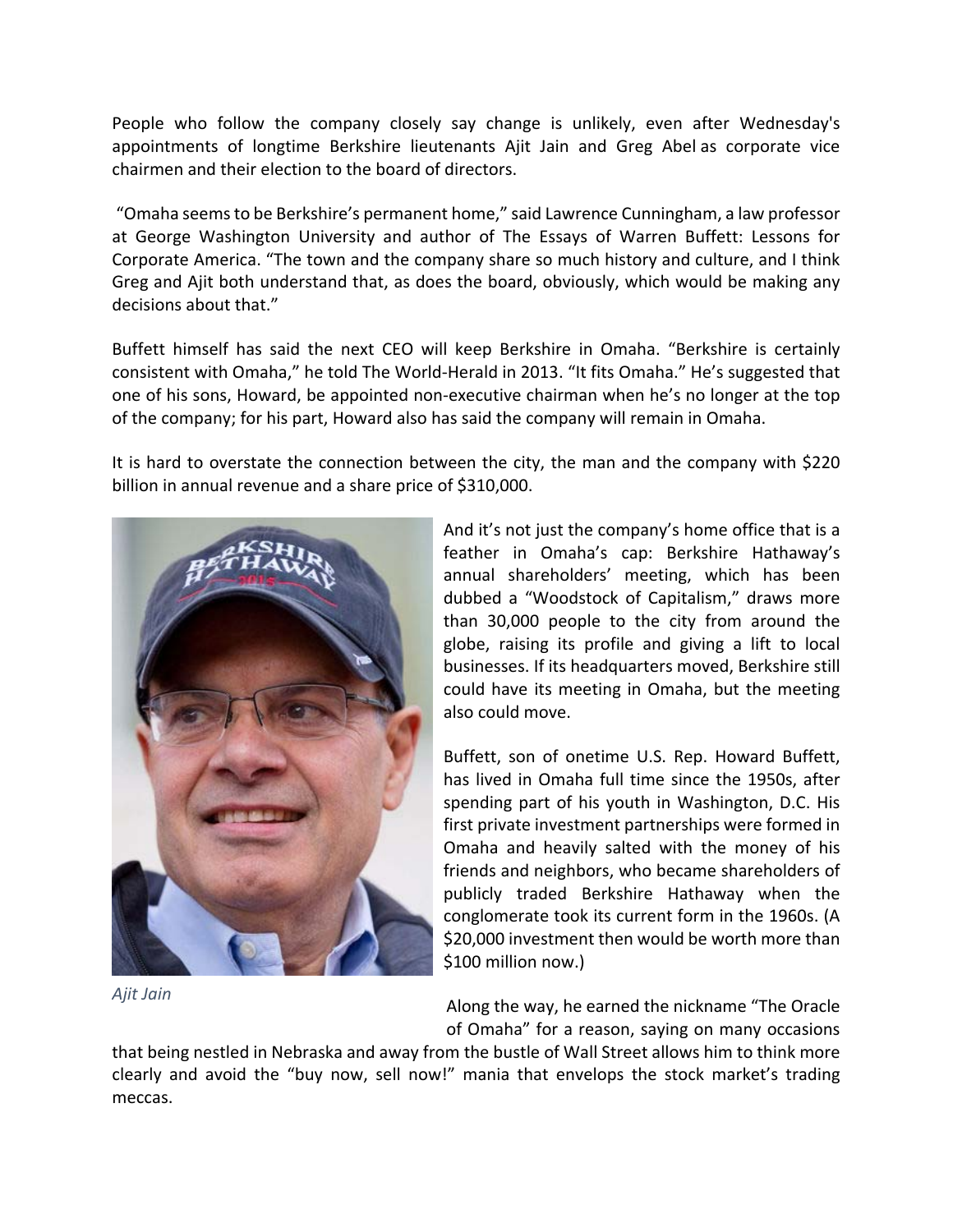"I think Omaha has been good for Berkshire asit perfectly representsthe culture Buffett hastried to instill — one that's honest, friendly, straightforward and businesslike," said Andy Kilpatrick, a Berkshire shareholder and author of a multi-volume corporate history, "Of Permanent Value." "Omaha is a town that makes sense and doesn't waste a lot of time with silly pursuits or investments."

It is all very Midwestern in flavor. Buffett first specialized in buying undervalued stocks, a patient buy‐and‐hold strategy at odds with the Wall Street trading machine that makes a lot of its money only when people trade and trade some more. Over the years, Berkshire has come to own a stock portfolio worth about \$122 billion at last reckoning and purchased for a little less than half that. The flashiest among the top holdings is recent share acquisition in Apple, but before that it was a derby between Coke and IBM.

In recent years, Berkshire began buying whole companies. Again, none too flashy — machine tool firms, brick manufacturers, chemicals firms — quotidian companies with nothing noteworthy about them other than generating mountains of cash for Buffett to further invest.

Old fashioned? Buffett still says he has no desktop computer at work in the Berkshire headquarters at 3555 Farnam Street.



"Being in Omaha is part of what makes Berkshire, Berkshire," said University of Nebraska at Omaha business professor and Berkshire watcher George Morgan. "He has often said that here he can go into his office and just read. I think Omaha is so big a part of what Berkshire is that it will remain here."

At stake is not much more than prestige when it comes to the headquarters. It employs only about 25 of the more than 300,000 people who work for Berkshire subsidiaries such as BNSF Railway, MidAmerican Energy and Geico auto insurance, which are basically self-administered from their own home bases with minimal direction from the head office.

But Omaha has been burned before in executive suite changeover. In 2015, ConAgra Foods, based in Omaha since 1922, got a new CEO with no connections here. The company soon after moved its headquarters to Chicago, to be nearer similar companies and the action of a major financial center. It still employs about 1,200 in Omaha. Similarly, in the 1980s, CEO Kenneth Lay

*Greg Abel*

moved the headquarters of Enron, which had been based in Omaha, to Houston. (After Enron's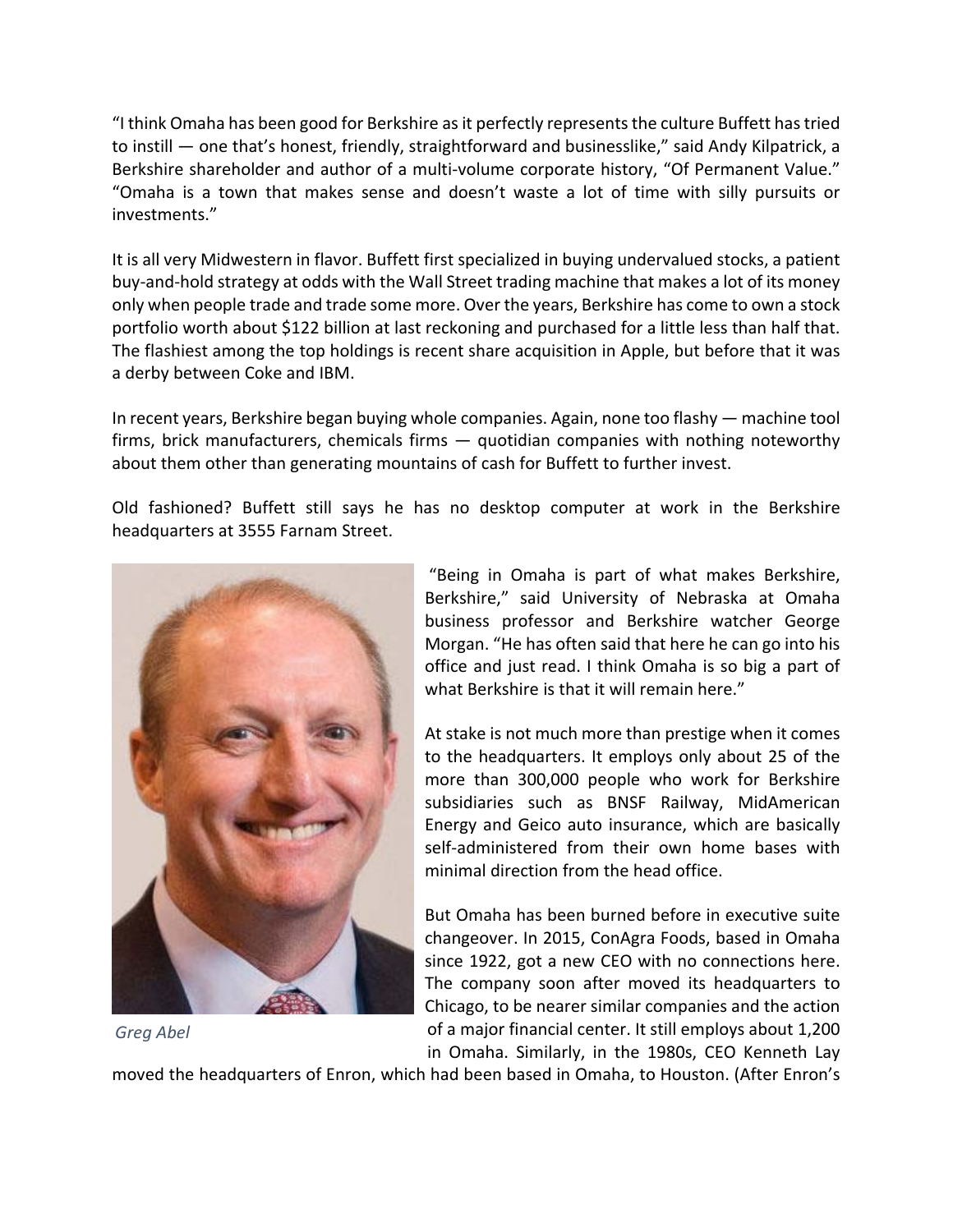collapse, Northern Natural Gas — a predecessor to Enron — is again based in Omaha, owned by Berkshire Hathaway Energy.)

While new vice chairs Jain and Abel might not have Buffett's Omaha ties, they are hardly strangers. Both have many times been mentioned by Berkshire watchers as prospective successors to Buffett, who has made clear that he has no plans to retire and is in excellent health.

But both men, who the company said were unavailable to comment, would be a justifiable choice as CEO. Jain has run Berkshire's lucrative insurance operations for decades, while Abel joined in 1999 and heads the MidAmerican Energy unit based in Iowa that is the company's second-largest profit-maker at \$2.3 billion in 2016 earnings, behind only BNSF at \$3.6 billion.

Helming that kind of Berkshire horsepower probably means neither would be likely to shake things up to the point of hightailing it.

"The headquarters of Berkshire will remain in Omaha," said David Kass, a shareholder and business professor at the University of Maryland who brought students to Omaha to participate in Buffett's college outreach question-and-answer sessions. "Both Greg Abel and Ajit Jain will maintain Berkshire's culture. Greg Abel lives in nearby Des Moines and Ajit Jain communicates by phone from the East Coast."

Kass also points out that the board of directors at Berkshire has agreed to maintain the company's culture post‐Buffett, with son Howard slated to take over as non‐executive chairman in charge of such matters but removed from day‐to‐day and financial decisions.

"Berkshire is synonymous with Omaha," Kass said. "The board of directors have agreed to maintain Berkshire's culture and therefore stay in Omaha."

Ted Bridges, head man at Omaha‐based Bridges Investment Management, agreed. "I would suspect that if either Greg or Ajit ends up being CEO, both would respect the history and culture of Berkshire Hathaway being 'an Omaha company' and retain the Omaha headquarters — at least for a period of time beyond the transition period."

That doesn't mean there might not be poachers out there. Corporate headquarters operations are considered economic development plums by city councils, state business recruitment agencies and chambers of commerce nationwide. It's not just jobs that most offer, but the constant spotlight of Wall Street, the stock‐price crawl at the bottom of the TV screen, the interviews on CNBC, the headquarters city mentioned in every financial newspaper and website.

"This would be one of the most coveted headquarters projects in economic development given the panache and cachet of the company," said John Boyd, principal at The Boyd Co., a New Jersey site‐selection firm.